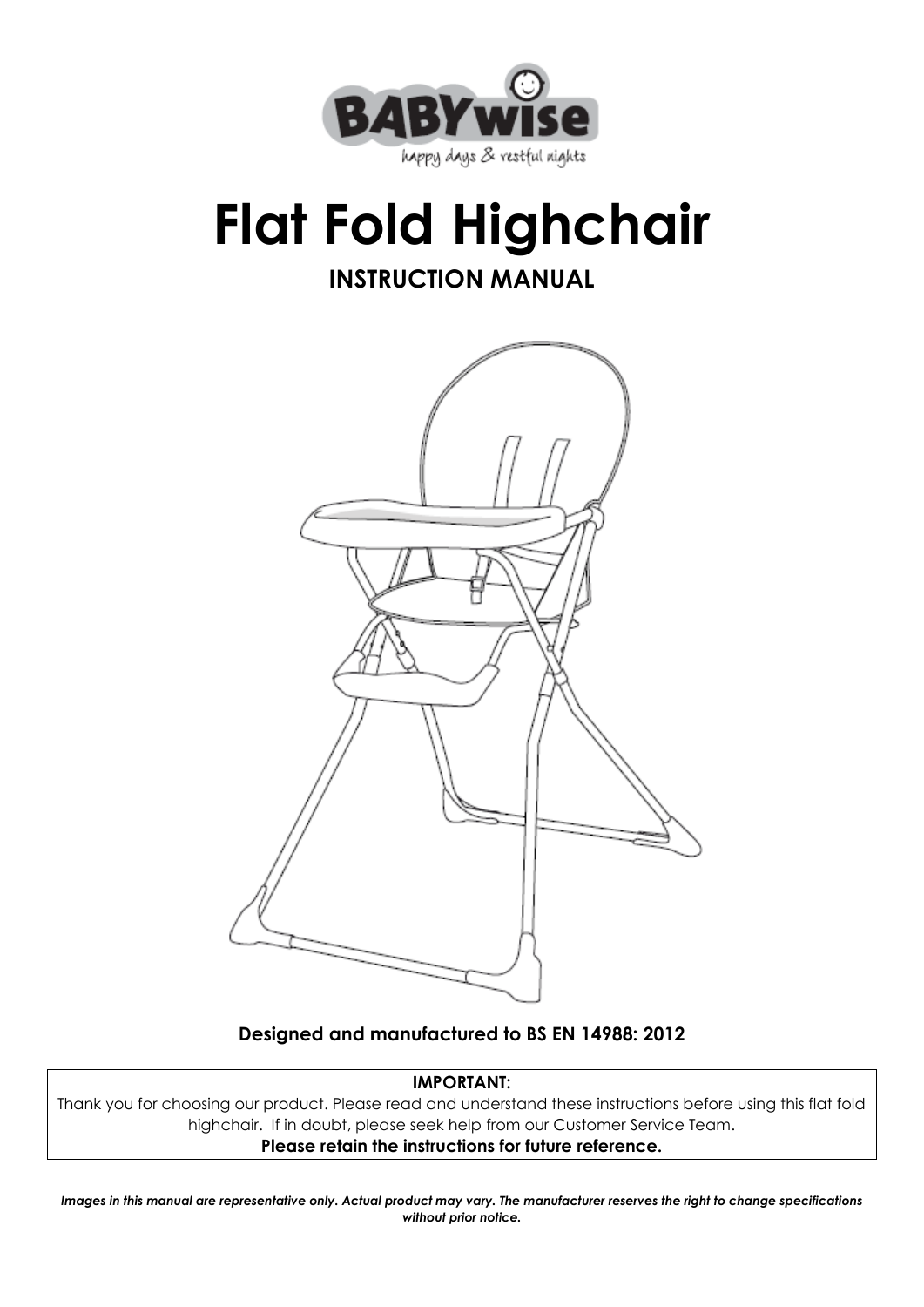#### SAFETY

THANK YOU FOR CHOOSING OUR PRODUCT. PLEASE TAKE TIME TO READ THE IMPORTANT SAFETY NOTES BELOW. THIS WILL ENSURE MANY YEARS OF HAPPY AND SAFE USE.



**WARNING!** Do not use the highchair until your child can sit up unaided (6-36 months). **WARNING!** Do not leave the child unattended.

**WARNING!** Ensure your child wears a correctly fitted and adjusted harness at all times.

**WARNING!** Do not use the highchair unless all components are correctly fitted and adjusted.

**WARNING!** Be aware of the risk of open fire and other sources of strong heat, such as electric bar fires, gas fires etc. or where a child could gain access to any other kind of hazard, in the vicinity of the highchair.

**WARNING!** Do not use if any part is broken, torn or missing.

**WARNING!** Do not move or carry the highchair with your child inside.

- Adult assembly is required.
- Use only on a level and stable surface.
- Never move or carry the highchair whilst the baby is in it.
- Ensure children are clear of all moving parts before making any adjustments.
- Do not use near stairs or steps.
- When not in use, store away from children.
- Designed and manufactured to BS EN 14988: 2012.
- Use the highchair on a flat, even and horizontal floor and do not elevate the highchair on any structure or table.
- To reduce the risk of injury, position the highchair away from furniture, walls, hot surfaces and liquids, window covering cords, electrical cords. Position the highchair away from furniture unless the chair is being used at a table, with the tray removed.
- When using the highchair at a table, ensure your child cannot push against the table or another surface as this could result in the chair tipping.
- The highchair should only be used in an upright position once the child is capable of reliably and consistently sitting upright.
- Do not use the highchair if it is not working correctly, the owner should seek repairs.

**WARNING!** Follow the manufacturer's instructions.

**WARNING!** Do not leave the child unattended.

**WARNING!** The harness must always be used and correctly fitted. Most injuries from highchairs are caused by falls.

**WARNING!** Position the highchair away from solid structures and benches to avoid injuries caused by falls and by access to dangerous items.

**WARNING!** Not to be used by children over 15kg due to its construction, strength and design.

- Ensure all users are familiar with the product's operation.
- Ensure your highchair is fully erected before placing your child inside.
- Do not allow your child to climb unassisted into, play with, or hang onto the highchair. This is not a toy.
- All additional hazards such as electrical flex should be kept out of the reach of children in the highchair.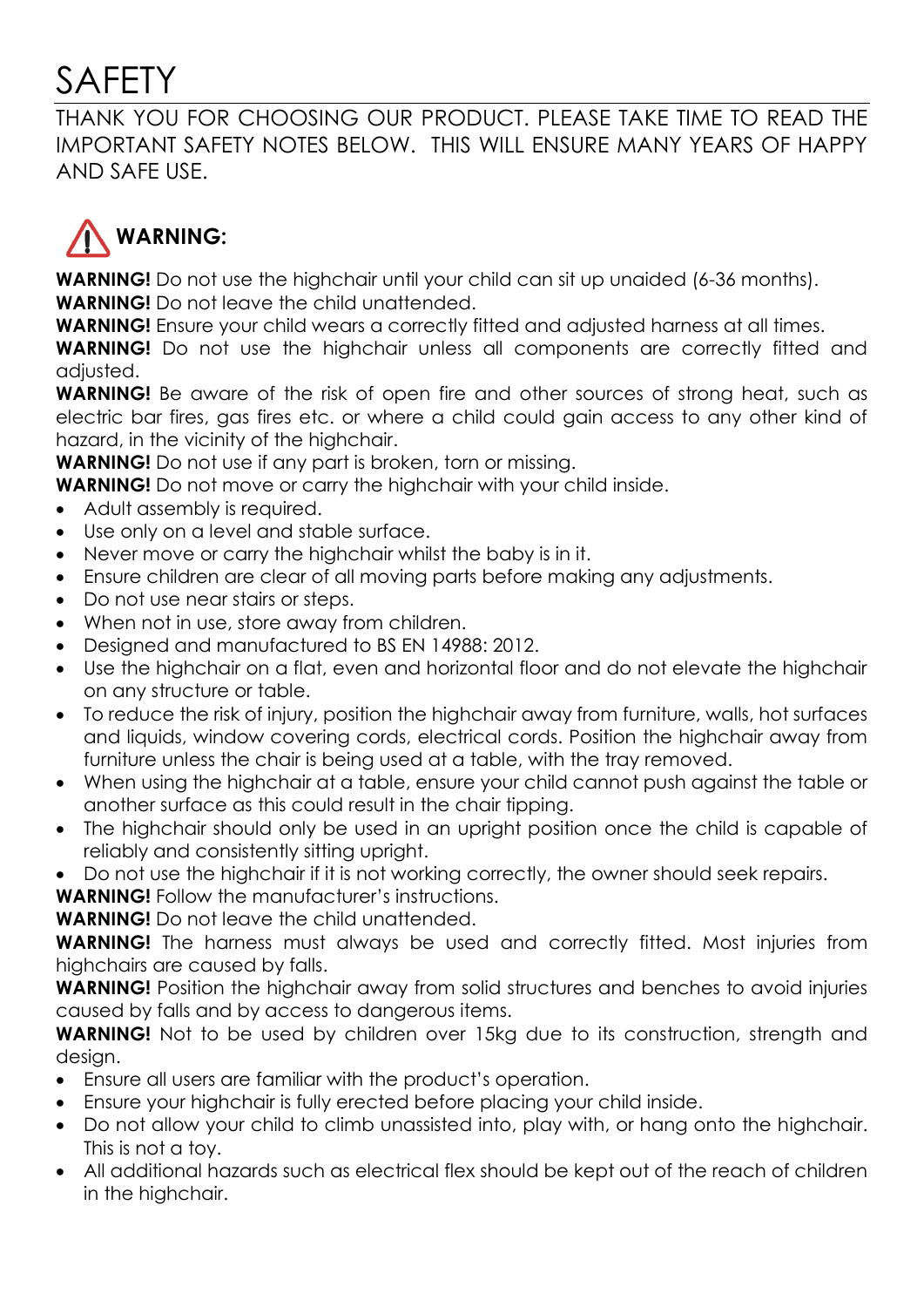Please retain all packaging until you are certain that no parts are missing.

After assembly, please dispose of all packaging carefully, including the protective foam on the ends of the leg tubes.



#### Tube Connections:

The Legs and the Seat Frame connect using the system shown.

Push in button **A**, insert the end of the seat tube into the leg tube and slide down until the button appears in the corresponding hole **B** in the leg tube and clicks into place.

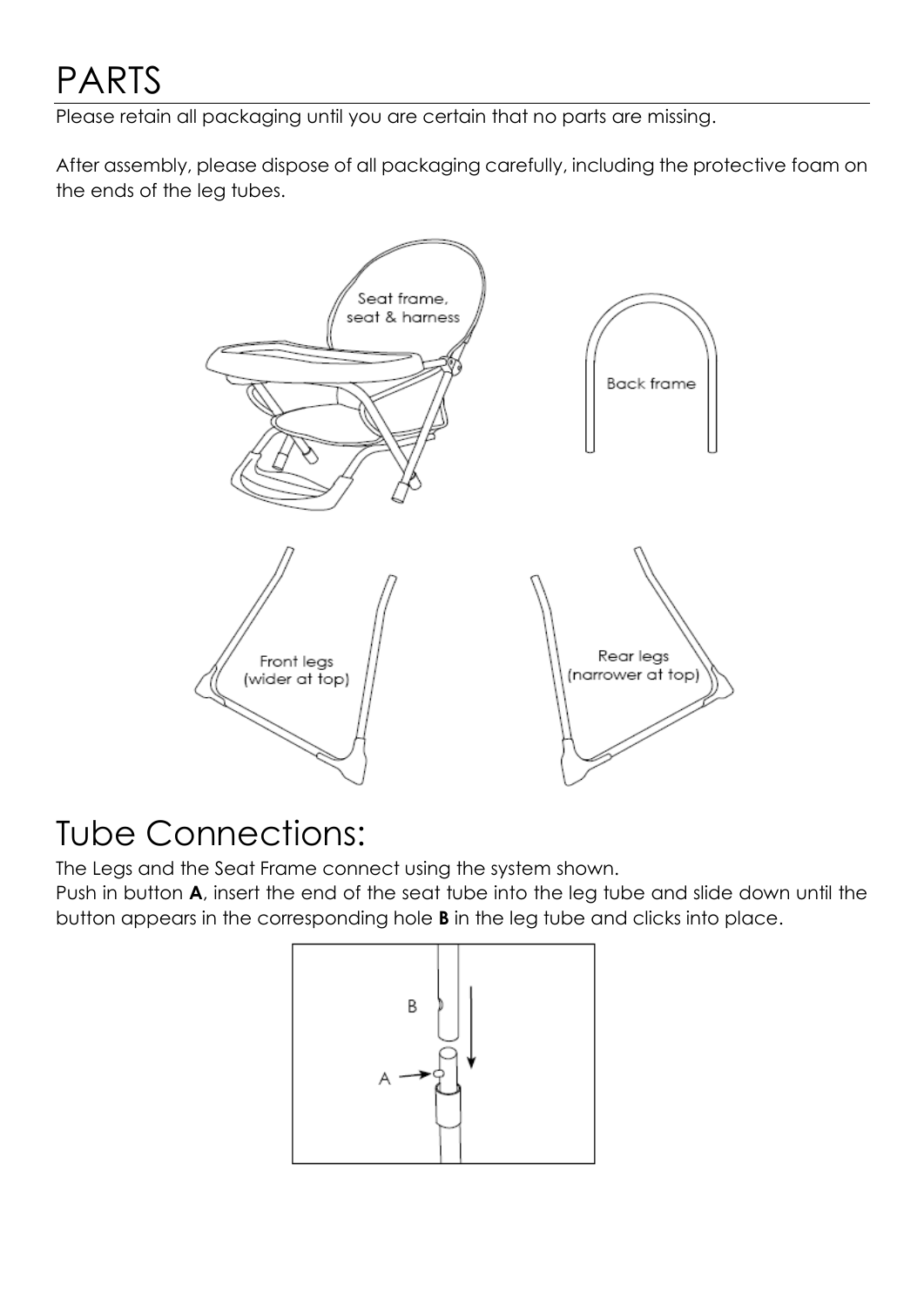#### FIT THE SEAT

Fit the semi-circular back tube to the seat frame, clicking the legs into place as shown in the previous drawing.

Open the seat frame.

Slide the pocket on the back of the seat cover down over the tube back frame.

Fasten the press stud on each side of the seat to the inside of the tray pivot - **A**.

Pull the front of each side of the seat cover around the front of the frame and fasten the two press studs on each side of the seat to the tube - **B**.



#### OPEN AND FASTEN THE TRAY

Open the seat frame fully and press the tray down firmly to fasten the clips on the underside to the tube underneath. Wrap the strap around both tubes under the tray and snap the press stud closed.

Ensure seat cover press studs are firmly attached to the leg tube under the tray.



#### FITTING THE LEGS

*(Note that the front legs are wider at the top than the rear legs.*)

**CAUTION: TAKE CARE, AS FINGER PINCHING CAN OCCUR WHEN LOCKING THE LEGS IN PLACE.**

Press in the pushbuttons on the front legs and insert the legs into the frame tubes and push in until the buttons click into place in the holes in the legs.

Repeat for the rear legs.

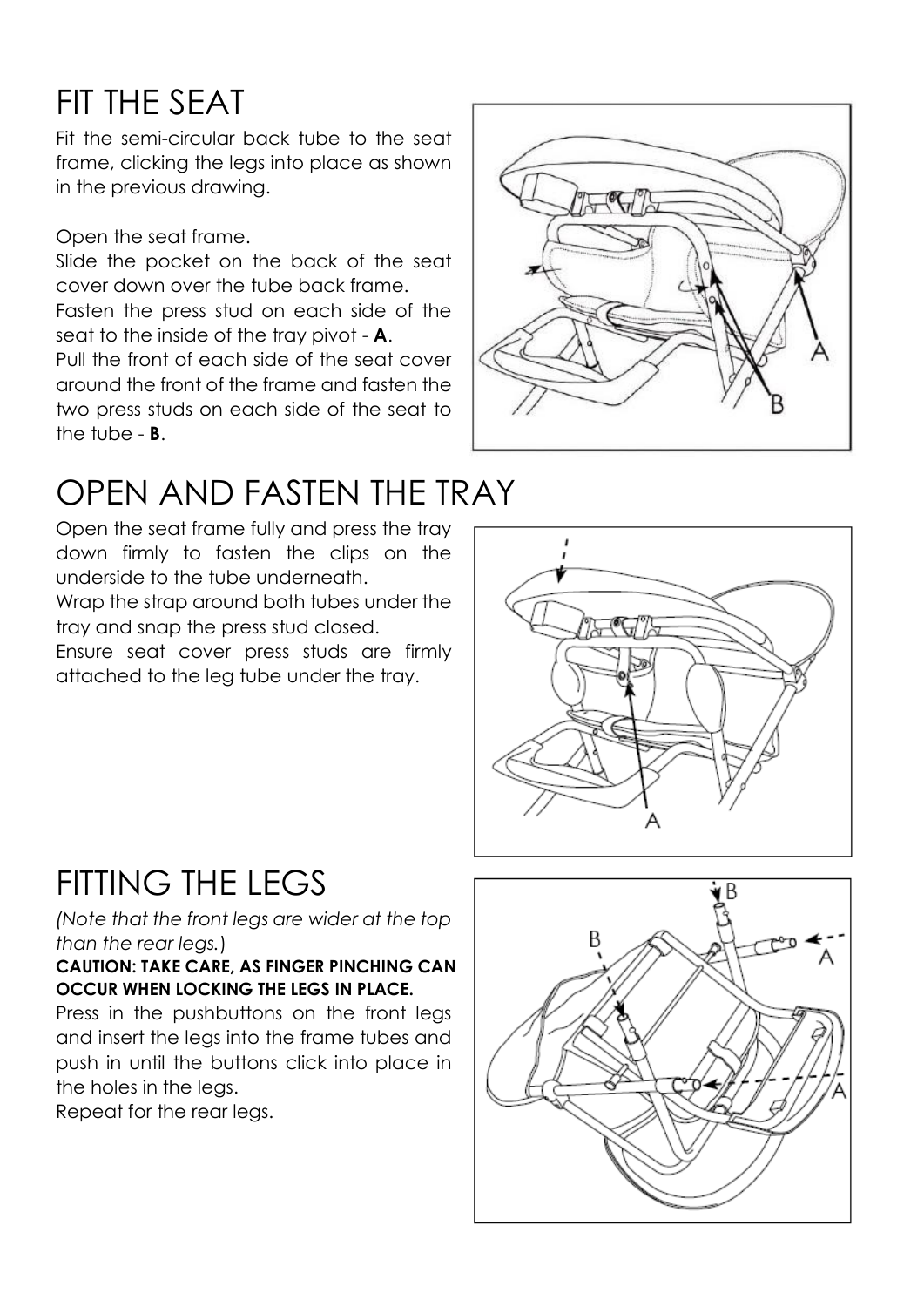#### ATTACHING AND CHECKING THE HARNESS

The harness comes fitted to the seat, but needs to be checked and adjusted before use.

The shoulder straps are pre-fitted to the seat back tubes. Pull them fully out through the slots in the seat cover after the cover is fitted. They can be adjusted only for tightness, using the slide adjusters.

Ensure the waist straps and crotch strap are fed through the slots in the seat cover and are correctly fitted to the chair frame.

These 3 straps are wrapped around the frame support bars and secured by steel buckles.

Pass the strap over the bar and feed the edge of the webbing through the small opening in the metal buckle until the webbing is fully inserted and lying flat.

Pull to form a loop securing the strap to the bar - **A**.

Ensure that the attachment looks like **B.** Repeat for all 3 straps.

Check the security of the waist and crotch straps by firmly pulling on them from the front of the seat.

A five-point safety harness is provided to restrain your child and should always be worn. Sliding adjusters are fitted, and should be carefully adjusted so the harness fits your child firmly but comfortably.

To fasten the harness, push the side pieces into the centre buckle until they click in place.

To release, press the exposed tongues of the side pieces and remove from the buckle.

*(Note the buckle appearance may differ slightly from that shown.)*





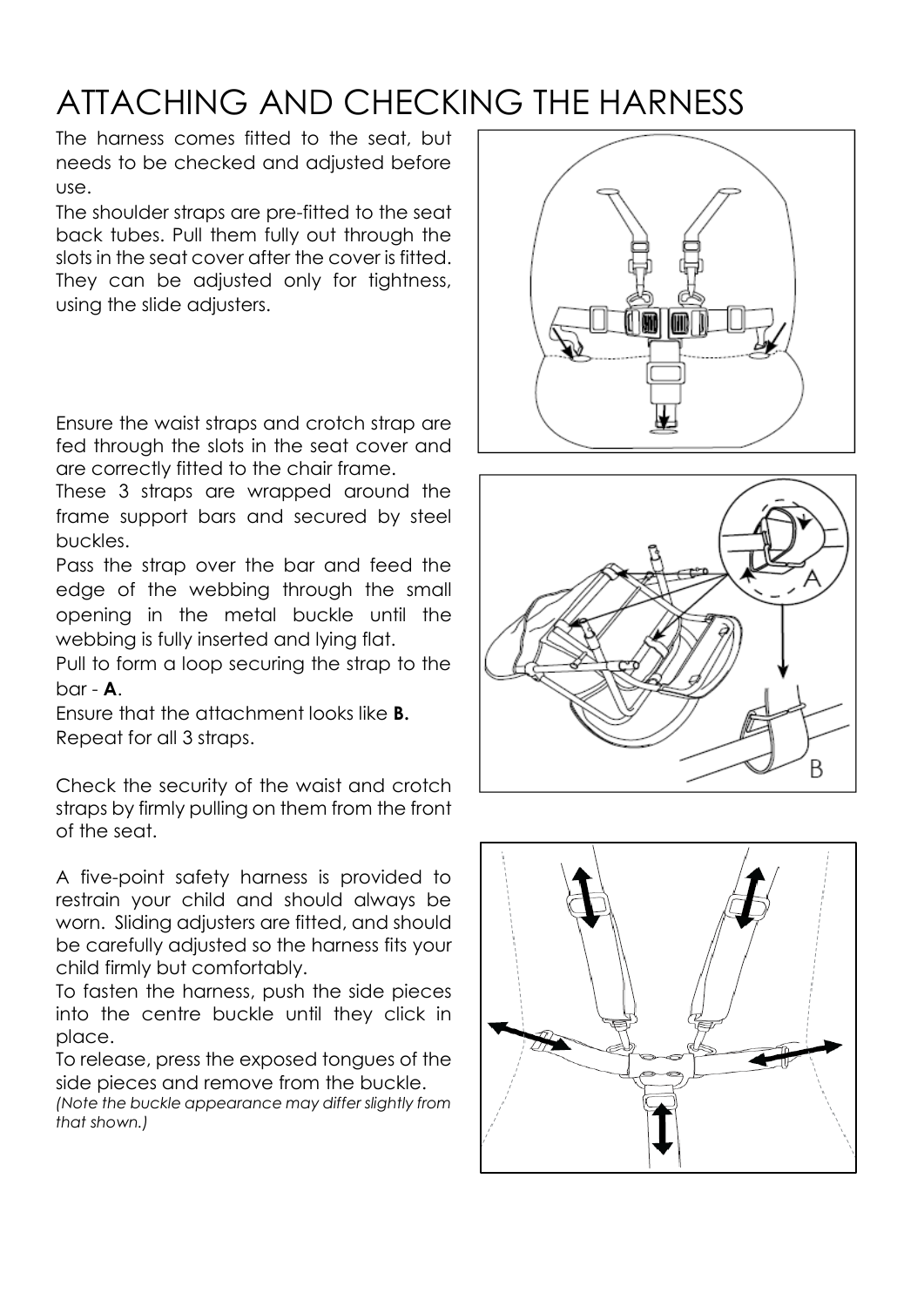#### FOLDING

Release the press stud on the webbing strap underneath the tray, lift the tray firmly to release the clips from the tube, and fold the legs together.